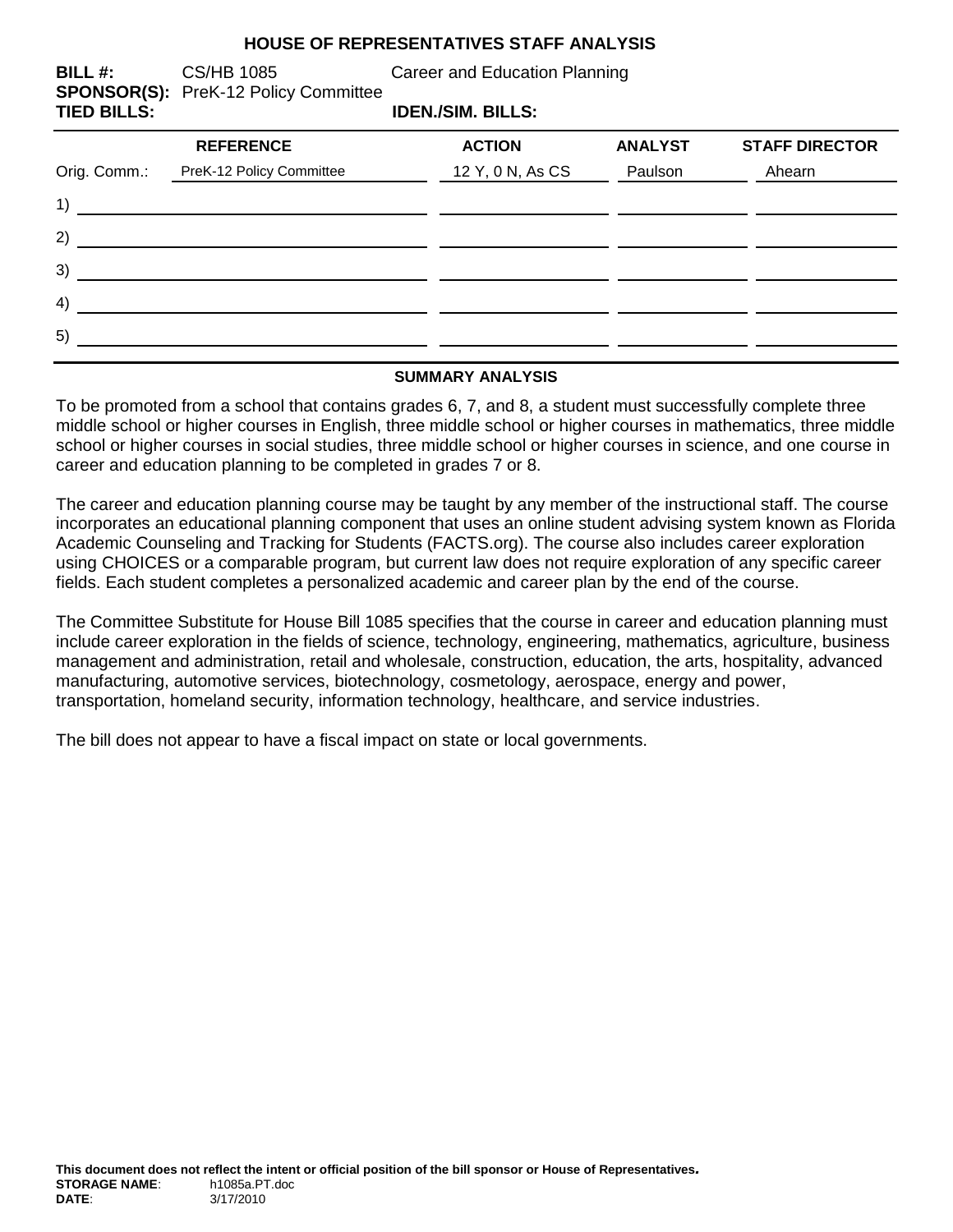# **HOUSE PRINCIPLES**

Members are encouraged to evaluate proposed legislation in light of the following guiding principles of the House of Representatives

- Balance the state budget.
- Create a legal and regulatory environment that fosters economic growth and job creation.
- Lower the tax burden on families and businesses.
- Reverse or restrain the growth of government.
- Promote public safety.
- Promote educational accountability, excellence, and choice.
- Foster respect for the family and for innocent human life.
- Protect Florida's natural beauty.

## **FULL ANALYSIS**

### **I. SUBSTANTIVE ANALYSIS**

### A. EFFECT OF PROPOSED CHANGES:

### **Present Situation**

To be promoted from a school that contains grades 6, 7, and 8, a student must successfully complete three middle school or higher courses in English, three middle school or higher courses in mathematics, three middle school or higher courses in social studies, three middle school or higher courses in science, and one course in career and education planning to be completed in grades 7 or  $8<sup>1</sup>$ 

The career and education planning course may be taught by any member of the instructional staff. The course incorporates an educational planning component that uses an online student advising system known as Florida Academic Counseling and Tracking for Students (FACTS.org). The course also includes career exploration using CHOICES or a comparable program, but current law does not require exploration of any specific career fields. Each student completes a personalized academic and career plan by the end of the course. $2$ 

The Department of Education (DOE) recommends using the CHOICES Explorer and Career Futures programs for the career exploration component of the course. School districts may purchase the CHOICES Explorer and Career Futures from the DOE.<sup>3</sup>

CHOICES Explorer is an online education and career exploration system that provides extensive libraries of education, career, and recreation articles. The site provides career profiles, post-secondary program descriptions, career videos, and other career exploration resources. Students can research individual academic subjects or take the Career Finder or Major Finder assessments to determine which academic, career, and majors interest them. Students can also combine their assessment results and career goals with the personalized education plan in FACTS.org.<sup>4</sup>

Career Futures is career exploration and planning software available on CD-ROM that provides students with access to information on more than 650 occupations. It is designed to develop a student's

a<br>B

<sup>1</sup> s. 1003.4156(1)(a), F.S.

 $2$  s. 1003.4156(1)(a)5., F.S.

<sup>3</sup> Florida Department of Education, *Middle School Reform - Frequently Asked Questions*,

[http://www.fldoe.org/APlusPlus/FAQ\\_MS.asp](http://www.fldoe.org/APlusPlus/FAQ_MS.asp) (last visited March 11, 2010).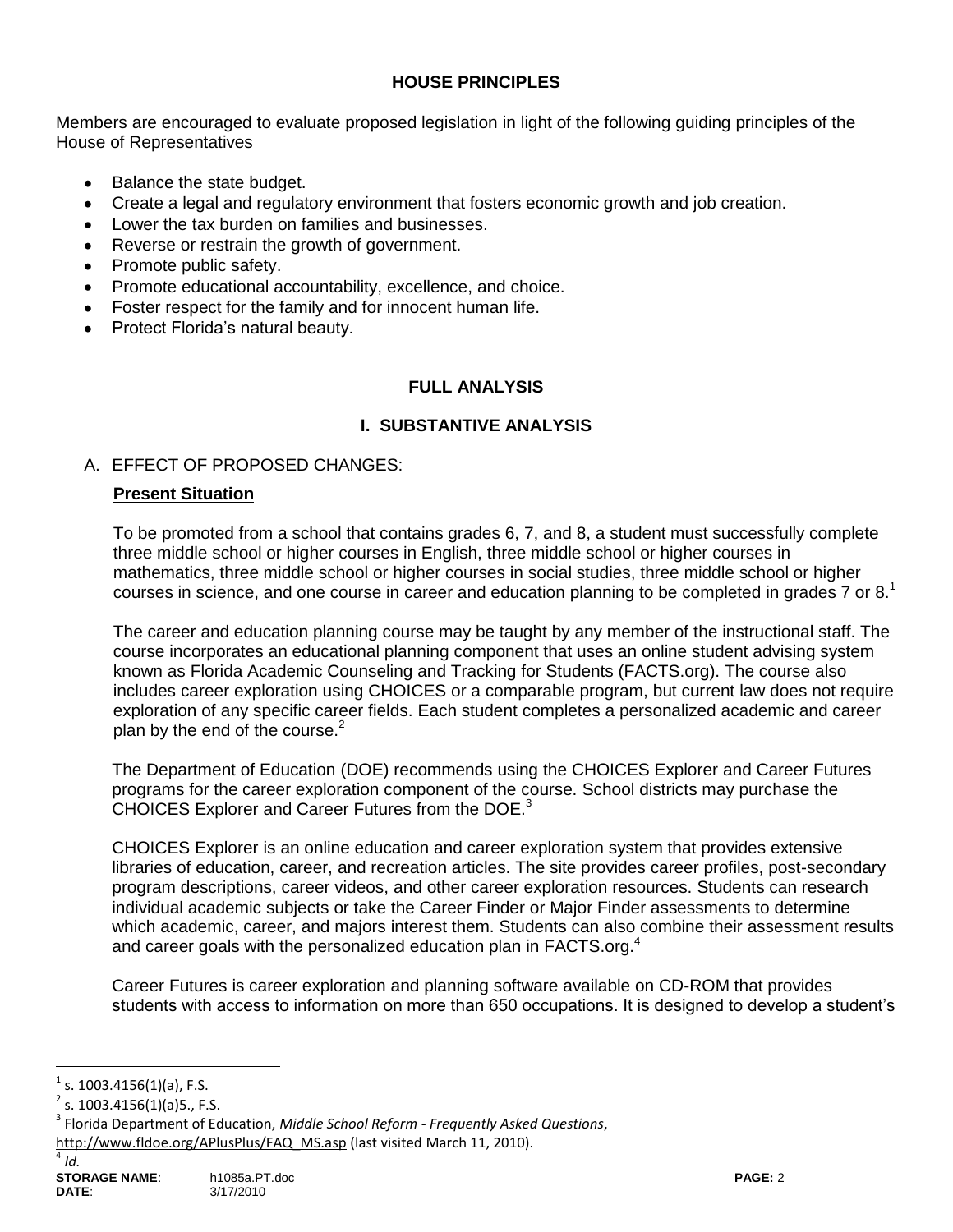self-awareness and career exploration skills. Career Futures employs hands-on activities that demonstrate how interests, education, earnings, and skills relate to the workplace.<sup>5</sup>

## **Effect of Proposed Changes**

The Committee Substitute for House Bill 1085 specifies that the course in career and education planning must include career exploration in the fields of science, technology, engineering, mathematics, agriculture, business management and administration, retail and wholesale, construction, education, the arts, hospitality, advanced manufacturing, automotive services, biotechnology, cosmetology, aerospace, energy and power, transportation, homeland security, information technology, healthcare, and service industries.

By requiring career exploration in these specific fields, the bill will provide students with broader exposure to a wide range of career possibilities.

B. SECTION DIRECTORY:

**Section 1:** Amends s. 1003.4156, F.S., relating to general requirements for middle grades promotion.

**Section 2:** Provides an effective date of July 1, 2010.

### **II. FISCAL ANALYSIS & ECONOMIC IMPACT STATEMENT**

- A. FISCAL IMPACT ON STATE GOVERNMENT:
	- 1. Revenues:

The bill does not appear to have a fiscal impact on state government revenues.

2. Expenditures:

The bill does not appear to have a fiscal impact on state government expenditures.

#### B. FISCAL IMPACT ON LOCAL GOVERNMENTS:

1. Revenues:

The bill does not appear to have a fiscal impact on local government revenues.

2. Expenditures:

The bill does not appear to have a fiscal impact on local government expenditures.

- C. DIRECT ECONOMIC IMPACT ON PRIVATE SECTOR: None.
	-
- D. FISCAL COMMENTS:

None.

### **III. COMMENTS**

- A. CONSTITUTIONAL ISSUES:
	- 1. Applicability of Municipality/County Mandates Provision: